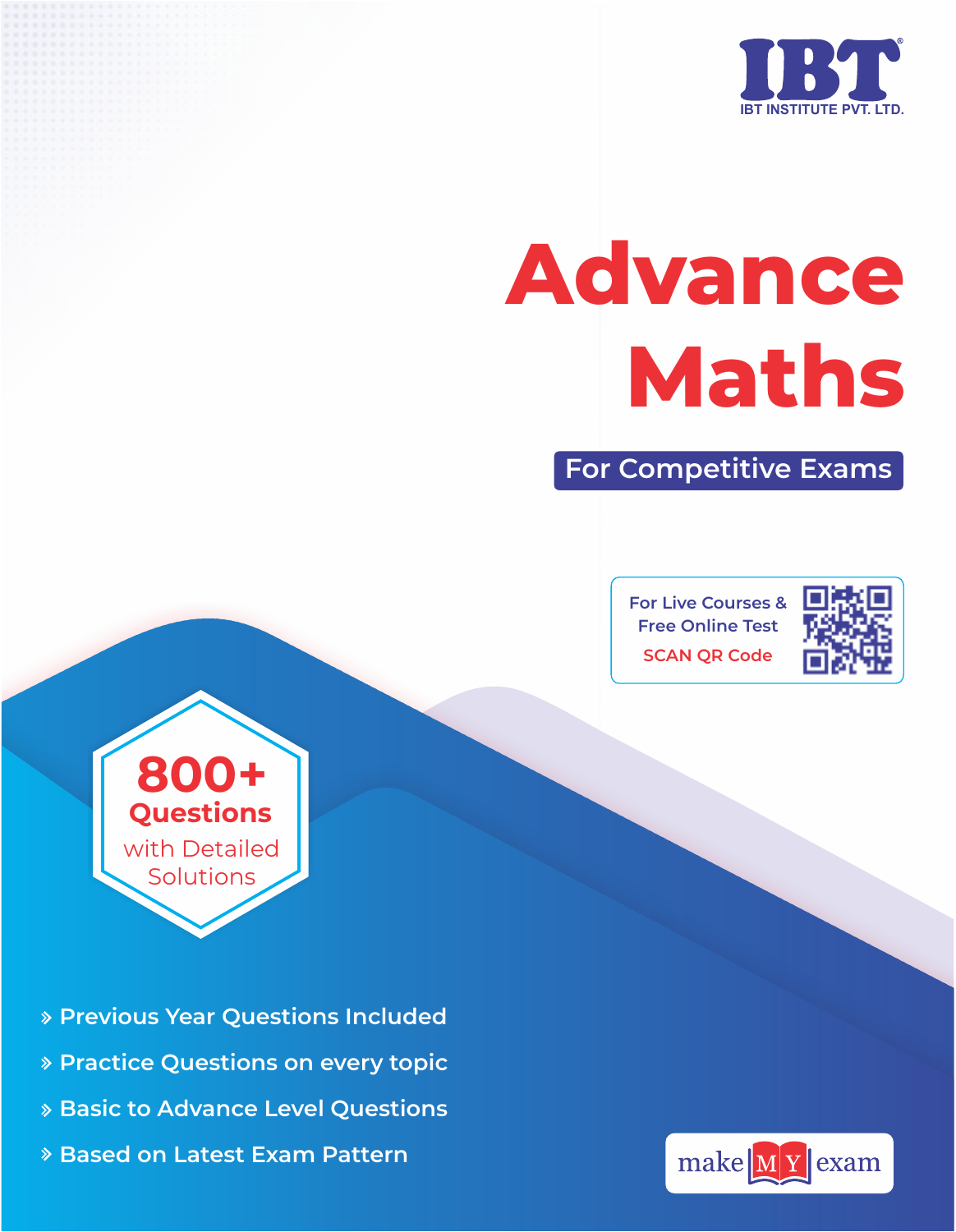## **INDEX**

## **NUMBER SYSTEM**

| 1. NUMBER SYSTEM                                     | 1   |
|------------------------------------------------------|-----|
| <b>GEOMETRY</b>                                      |     |
| 2. LCMAND HCF                                        | 19  |
| 3. SEQUENCE & SERIES                                 | 24  |
| 4. LINES AND ANGLES                                  | 33  |
| 5. TRIANGLES                                         | 42  |
| 6. TRIANGLES (Congruences and Similarity)            | 56  |
| 7. QUADRILATERALS                                    | 65  |
| 8. CIRCLES                                           | 77  |
| MISCELLANEOUS EXERCISE (GEOMETRY)                    | 92  |
| <b>MENSURATION</b>                                   |     |
| 9. MENSURATION 2-D                                   | 97  |
| 10. MENSURATION 3-D                                  | 109 |
| 11. PRISM & PYRAMID                                  | 118 |
| MISCELLANEOUS EXERCISE (MENSURATION)                 | 125 |
| <b>ALGEBRA</b>                                       |     |
| 12. POWER, INDICES AND SURDS                         | 131 |
| 13. ALGEBRAIC IDENTITIES                             | 139 |
| MISCELLANEOUS EXERCISE (ALGEBRA)                     | 152 |
| <b>TRIGONOMETRY</b>                                  |     |
| 14. TRIGONOMETRIC CIRCULAR MEASURE OF ANGLES         | 159 |
| 15. TRIGONOMETRIC RATIOS                             | 164 |
| <b>16. TRIGONOMETRIC IDENTITIES</b>                  | 173 |
| 17. MAXIMUM MINIMUM VALUE OF TRIGONOMETRIC FUNCTIONS | 180 |
| 18. HEIGHTS AND DISTANCES                            | 184 |
| MISCELLANEOUS EXERCISE (TRIGNOMETRY)                 | 197 |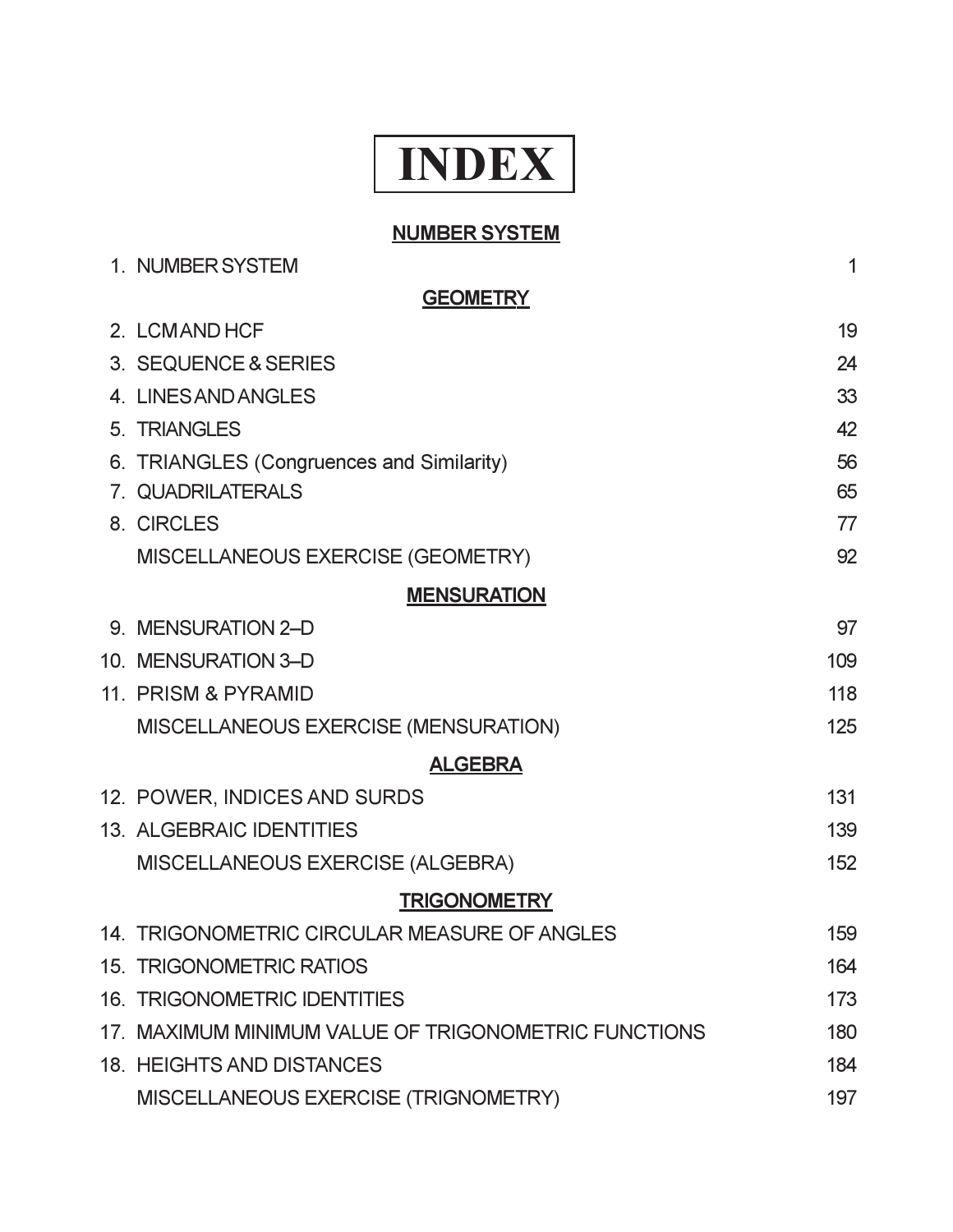



## **NUMBER SYSTEM**

**Numbers:** A number is denoted by a group of digits, called numeral. For denoting a numeral 843215696 can be represented as

| Ten Crores | Crores       | Ten Lacs        | Lacs            | Ten Thousands | Thousands | Hundreds | Tens            | Units    |
|------------|--------------|-----------------|-----------------|---------------|-----------|----------|-----------------|----------|
|            |              | (Millions)      |                 |               |           |          |                 |          |
| $10^{8}$   | $10^{\circ}$ | 10 <sup>6</sup> | 10 <sup>5</sup> | $10^{4}$      | $10^3$    | $10^{2}$ | 10 <sup>1</sup> | $10^{0}$ |
|            |              |                 |                 |               |           |          |                 |          |

## **TYPES OF NUMBERS**

1. Natural Numbers: Counting numbers are called natural numbers.

 $N = \{1, 2, 3, 4, 5, ...\}$ 

2. Whole Numbers : All counting numbers and 0 form the set of whole numbers.

$$
W = \{0, 1, 2, 3, 4, 5, \ldots\}
$$

3. Integers: All counting numbers, zero and negative of counting numbers form the set of Integers.

$$
I = \{-4, -3, -2, -1, 0, 1, 2, 3, 4, \dots\}
$$

4. Even Numbers : The number which is divisible by 2 is called even number. e.g., 2, 4, 12, 28 etc.

**5.** Odd Numbers : The number which is not divisible by 2 is called odd number. e.g., 1, 3, 5, 7 etc.

6. Prime Numbers: A number is called a prime number if it has exactly two factors, namely itself and 1. e.g., 2, 5, 11, 19, 23 etc.

7. Composite number: The natural number which are not prime, are called composite numbers. e.g., 4, 9, 15, 18, 27 etc.

**8. Rational Numbers :** A rational number is a number that can be put in the form  $\frac{p}{q}$  where p and q are both integers and  $q \neq 0$  e.g.,  $7, \frac{-9}{5}, \frac{-2}{7}, \frac{1}{4}, 0$  etc.

**9. Irrational Numbers :** An irrational number is a number that cannot be put in the form  $\frac{p}{q}$  where p and q are both Integers and  $q \neq 0$  e.g.,  $\sqrt{7}$ ,  $\sqrt{11}$ ,  $\sqrt{13}$  etc.

10. Real Numbers : All those numbers which are either rational or irrational. e.g.,  $\frac{12}{17}, \frac{19}{21}, \sqrt{5}, 5 + \sqrt{3}$  etc.

11. Twin Primes: Two prime numbers which differ by 2 are called twin primes. e.g., 3, 5; 5, 7; 11, 13; are some pairs of twin primes.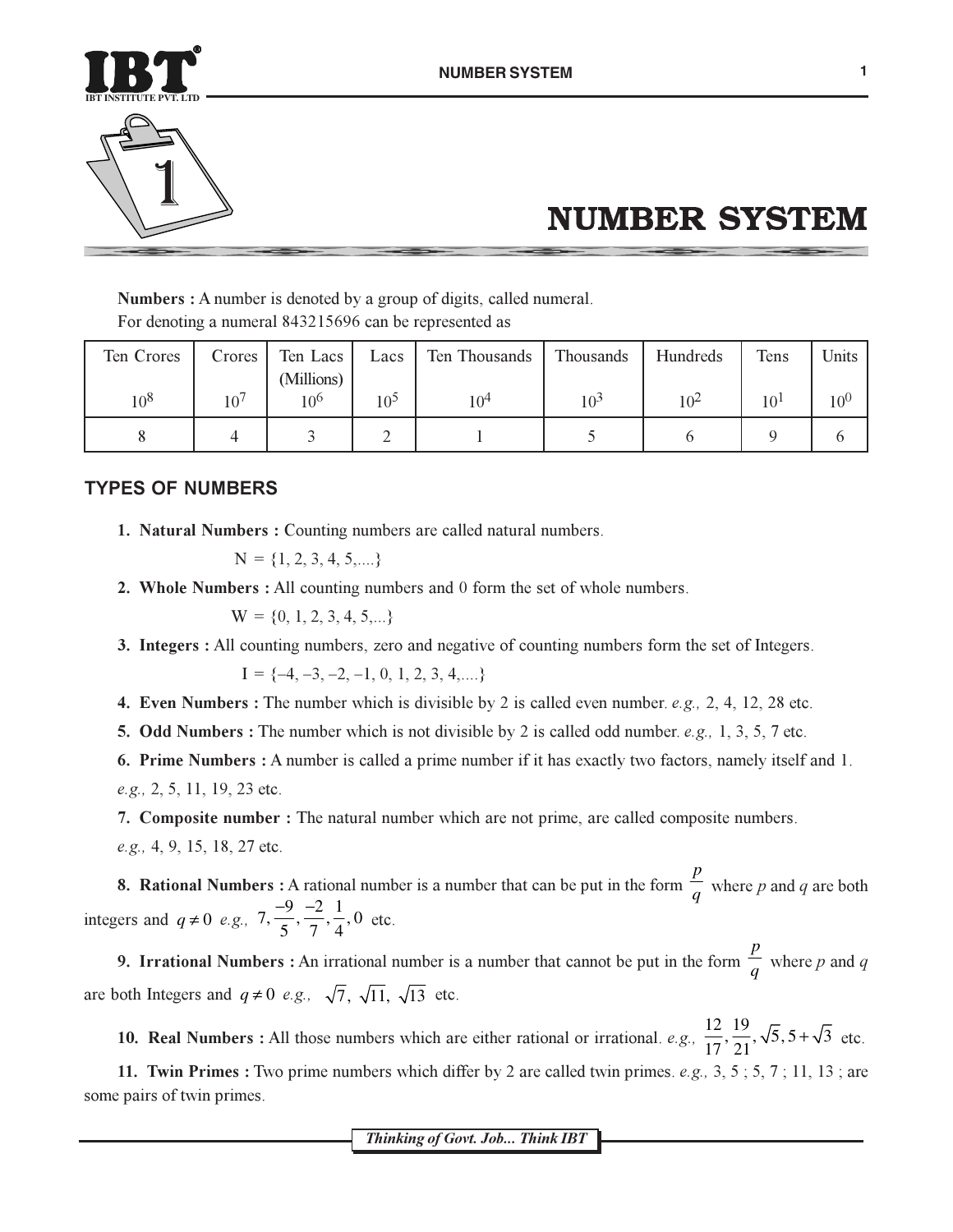



## **TESTS FOR DIVISIBILITY OF NUMBERS**

- (i) Divisibility by 2 : A number is divisible by 2 if its units digit is 0, 2, 4, 6 or 8 *e.g.*, 130, 244, 566, 278 etc.
- (ii) Divisibility by  $3:$  A number is divisible by 3 if the sum of its digits is multiple of 3.
- e.g., (a)  $123 : 1 + 2 + 3 = 6$  which is the multiple of three hence the number is divisible by 3.
- (b)  $89612 : 8 + 9 + 6 + 1 + 2 = 26 = 2 + 6 = 8$  is not a multiple of three hence the number is not divisible by 3.
- (iii) Divisibility by  $4:$  If the number formed by last two digits is divisible by  $4.$  e.g., 1132, 1312, 1400, 1348 etc.
- (iv) Divisibility by 5 : If number unit's digits is either 0 or 5, e.g., 100, 205, 315 etc.
- (v) Divisibility by  $6:$  If number is divisible by both 2 and 3. e.g., 54, 96 etc.
- (vi) Divisibility by 7 : For 7 we need to have osculator 2.
- e.g., 112 divisible by  $7$  ?
- Step 1.  $\underline{11}$   $\underline{2} = 11 2 \times 2 = 7$  as 7 is divisible by 7 the number is also divisible by 7.
- Try for 2961 divisible by 7?
- (vi) Divisibility by  $8:$  If number formed by its last three digits is divisible by  $8.$  e.g., 1864, 1024, 2008 and 5000 etc.
- (vii) Divisibility by 9: If the sum of numbers digits is a multiple of 9. e.g., 23409, 454554, 66636 etc.

**Example 1.** Find the least value of  $*$  for which  $7 * 5462$  is divisible by 9.

**Sol.** Let the required value be  $p$  then

 $(7 + p + 5 + 4 + 6 + 2) = (24 + p)$  is divisible by 9.

$$
\therefore p=3
$$

Example 2. If the number 653 xy is divisible by 90, then find the value of  $(x + y)$ ?

**Sol.** 90 =  $10 \times 9$ 

Clearly 653 xy is divisible by 10, so  $v = 0$ 

Now, 653  $x$  0 is divisible by 9

So,  $(6 + 5 + 3 + x + 0) = (14 + x)$  is divisible by 9

So,  $x=4$ 

 $\therefore$   $x + y = 4 + 0 = 4$ 

(viii) Divisibility by  $10:$  If number's unit's digit is zero. e.g., 50, 80, 100, 1310 etc.

(ix) Divisibility by 11 : If the difference of the sum of no's digits in even places and the sum of its digits in odd places is either 0 or a multiple of 11. e.g., 909183, 540045, 184712 etc.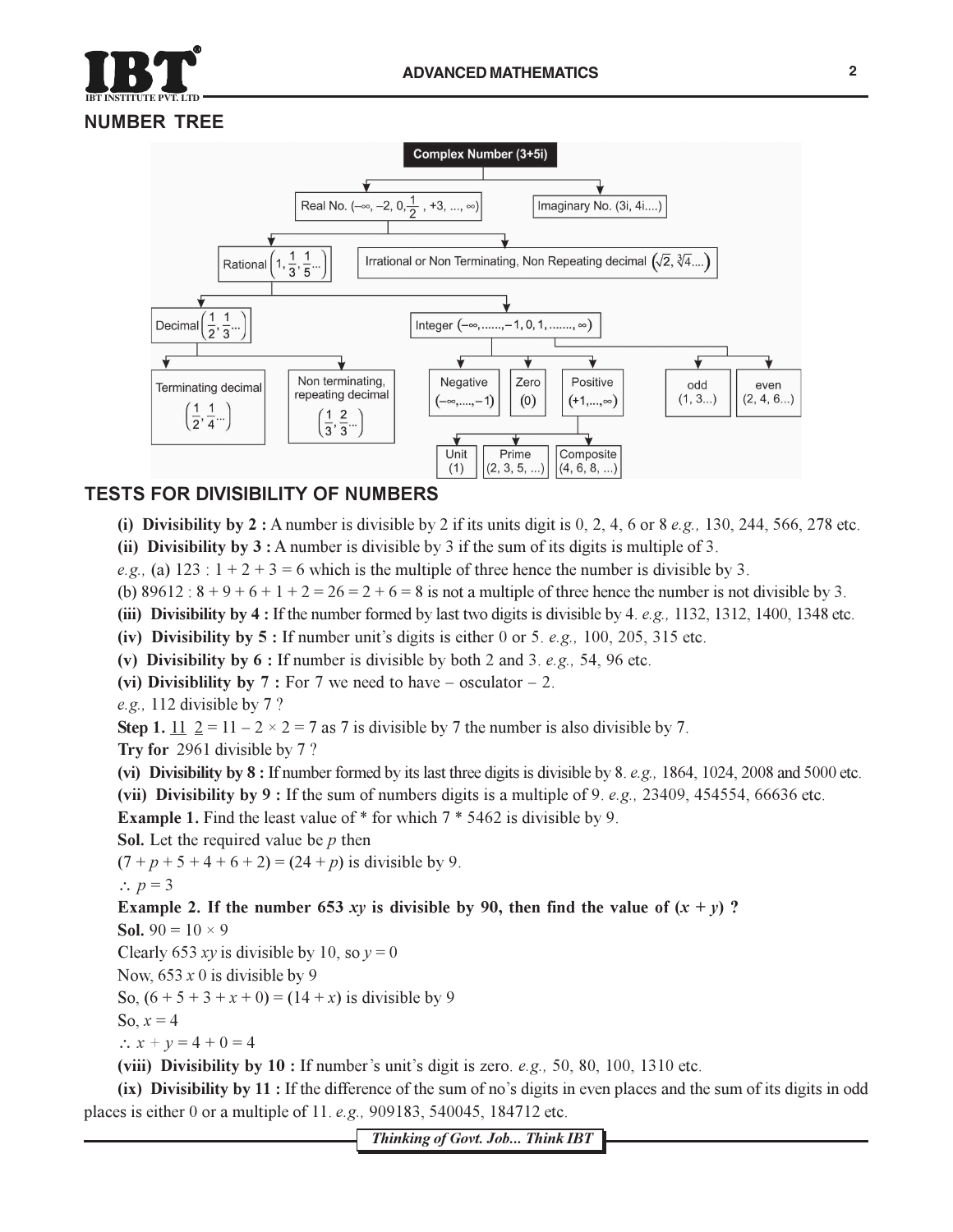

## **FACTS ABOUT ODD AND EVEN NUMBERS**

| $odd \pm odd = even$ | $odd \times odd = odd$      |
|----------------------|-----------------------------|
| $odd + even = odd$   | $odd \times even = even$    |
| $even + even = even$ | even $\times$ even $=$ even |

## **FORMULA FOR DIVISION OF WHOLE NUMBERS**

Dividend = Divisor  $\times$  Quotient + Remainder

## NUMBER OF ZEROS OF A MATHEMATICAL EXPRESSION

Zeros are formed by the combination of  $2 \times 5$ , the total number of pairs of 2 and 5 makes zeros in an expression. (Apart from multiples of 10)

To find the number of 2's and 5's we need to factorize the given mathematical expression.

It is to be noted here that in factorial forms the number of 5's will always be lesser than 2's. Hence, we just need to count the number of 5's.

Example 3. Find the number of zeros in 6!

Sol. 6! =  $6 \times 5 \times 4 \times 3 \times 2 \times 1$  =  $(3 \times 2) \times 5 \times 2 \times 2 \times 3 \times 2 \times 1$ 

This expression contains only one pair of 5 and 2, so only one zero.

## **REMAINDER THEOREM**

Example 4. Find the remainder when  $17 \times 23$  is divided by 12

**Sol.**  $(12+5)\times(12+11)/12$ 

In this type of questions remainder only depends on the last term  $\Rightarrow$  5×11/12  $\Rightarrow$  7

## **NEGATIVE REMAINDER**

## Consider the following case

 $14 \times 15 / 8 \Rightarrow 6 \times 7 / 8 \Rightarrow 2$ 

However here we can use negative remainder

When 14 is normally divided by 8 remainders is seen as  $+6$ , however, there might be a time where negative remainder can be more useful.

Remainders, by concepts, are always positive, hence when we divide -27 by 5 we say that remainder is 3 and not  $(-2)$ . however we can use the negative remainder to ease our calculations.

Thus above example may be solved as  $-2 \times -1 \implies 2$ , which is same but less calculative.

If in this case answer comes out to be negative you need to subtract it with original number. e.g.  $(62 \times 63 \times 64)/66$  $\Rightarrow$  (-4  $\times$  -3  $\times$  -2)  $\Rightarrow$  -24

Hence, required remainder will be  $66 - 24 = 42$ 

## **HOW TO FIND REMAINDER WHILE DEALING WITH LARGE POWERS:**

1) If the expression can be expressed in the form of  $\{(ax+1)^n\}/a$ , the remainder will become 1 directly, the value of the power does not matter here.

e.g.  $46^{32624}/9 \Rightarrow 1^{32624} \Rightarrow 1$ 

2) If the expression can be expressed in the form of  $\{(ax-1)^n\}/a$ , then if n is even then, the remainder will be +1, or n is odd then, the remainder will be -1.

e.g.  $35^{243}/9 \Rightarrow (-1)^{243} \Rightarrow -1$ 

 $\Rightarrow$  hence remainder = -1 + 9 = 8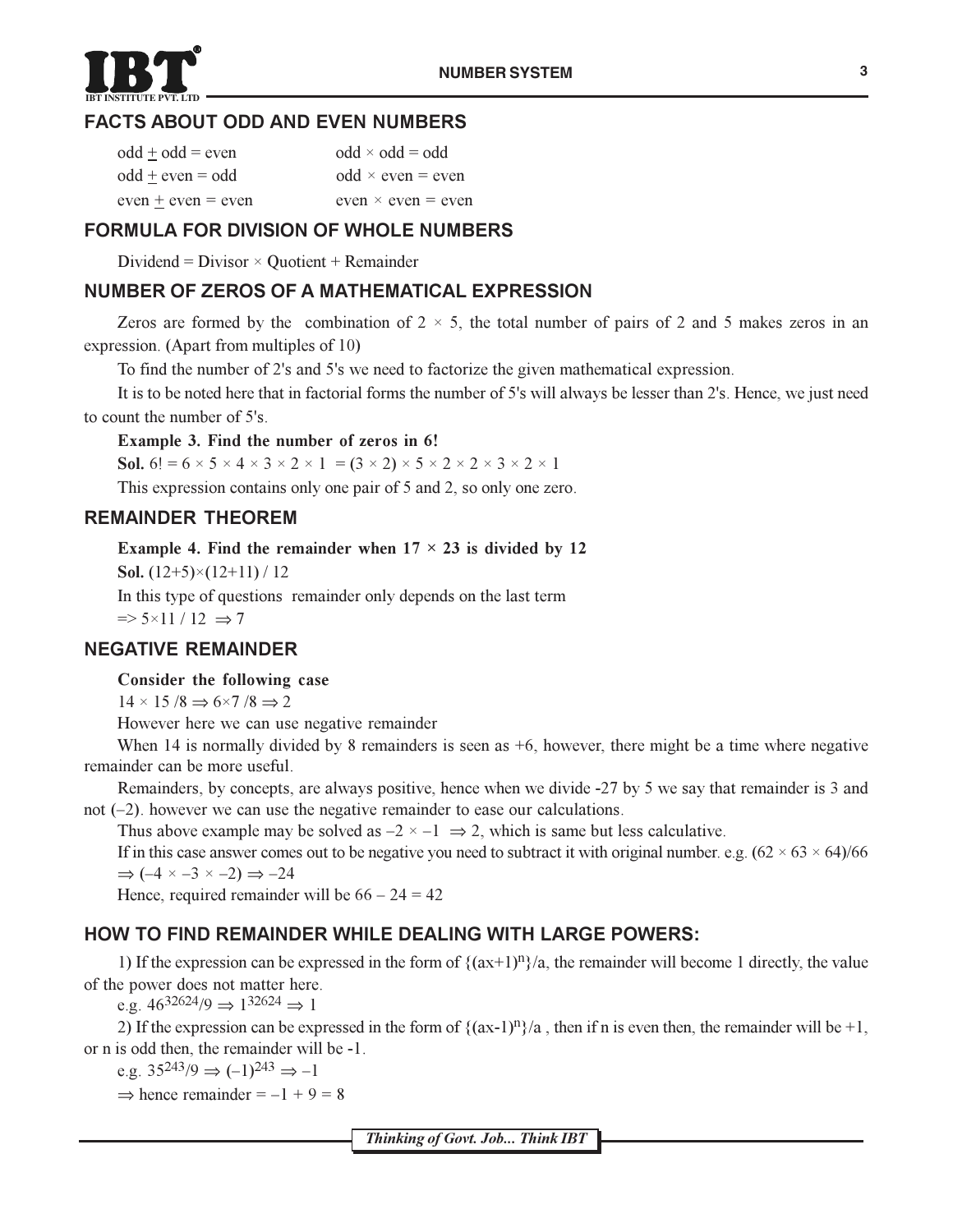

Example 5. Find the remainder when  $43^{197}$  is divided by 7 Sol.  $43^{197}/7 \Rightarrow 1^{197} \Rightarrow 1$ 

Example 6. A number when divided by 899 gives a remainder of 63. If the same number is divided by 29, then what will be the remainder ?

| Sol. | Number = $Divisor \times Quotient + Remainder$                                                                                                                  | SMART WAY                                                                                                                                       |
|------|-----------------------------------------------------------------------------------------------------------------------------------------------------------------|-------------------------------------------------------------------------------------------------------------------------------------------------|
|      | $= 899 \times x + 63$<br>$= 31 \times 29 \times x + 29 \times 2 + 5$<br>$= 29(31x + 2) + 5$<br>$\therefore$ The remainder when the number is divided by 29 is 5 | Number = Divisor × Quotient + Remainder<br>$= 899 \times 1 + 63 = 962$<br>(Always take Quotient as 1)<br>No. Divide by 29 we gt remainder as 5) |

Example 7. In a division sum, the divisor is ten times the quotient and five times the remainder. If the remainder is 46, determine the dividend.

Sol. Let the quotient be Q and the remainder be R

\n∴ Divisor = 
$$
5 \times 46 = 230
$$

\nQuotient =  $\frac{230}{10} = 23$ 

\n∴ Dividend = Divisor × Quotient + Remainder

\n=  $230 \times 23 + 46 = 5290 + 46 = 5336$ 

Example 8. Find the largest number which divides 25, 73 and 97 leaving an equal remainder in each case.

| Sol. $\therefore$ | Number = $Divisor \times Quotient + Remainder$ |            |
|-------------------|------------------------------------------------|------------|
|                   | $25 = 24 \times 1 + 1$                         | $\dots(i)$ |
|                   | $73 = 24 \times 3 + 1$                         | (ii)       |
|                   | $97 = 24 \times 4 + 1$                         | (iii)      |
|                   |                                                |            |

 $\therefore$  24 is the largest number which divides the given three numbers leaving 1 as remainder in each case.

Example 9. On dividing a number by 68, we get 269 as quotient and 0 as remainder on dividing the same number by 67, what will be the remainder ?

**Sol.** Number =  $269 \times 68 + 0 = 18292$ 

| $(67)$ 18292 (273 |       |
|-------------------|-------|
| 134               | 269   |
| 489               | ×68   |
| 469               | 2152  |
| 202               | 1614x |
| 201               | 18292 |
|                   |       |

**SMART WAY** 

As per the question the number is a multiple of 68 so on dividing 68m by 67 we always gets remainder as 1.

 $\therefore$  Required Remainder = 1

Example 10. What least number must be subtracted from 1672 to obtain a number which is completely divisible by 17?

| $\sim$<br>Sol. | $17)$ 1672 (98) |                               |
|----------------|-----------------|-------------------------------|
|                | 153             |                               |
|                | 142             |                               |
|                | 136             | Number to be subtracted $= 6$ |
|                |                 |                               |
|                |                 |                               |

Thinking of Govt. Job... Think IBT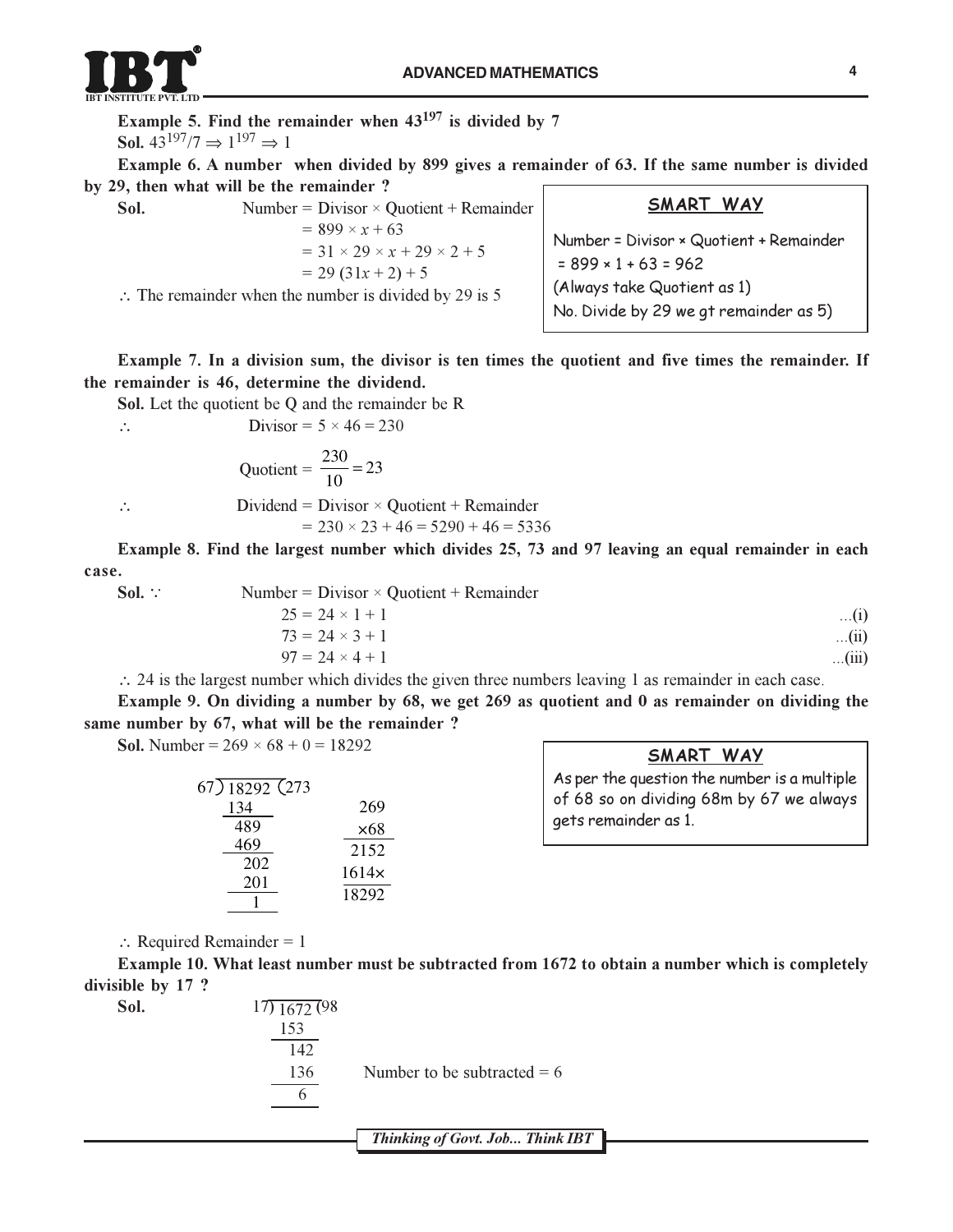

Example 11. What least number must be subtracted from 13601, so that number is divisible by 87 ?

Sol.  $87)$  13601 (156  $\frac{87}{5}$ 490 435  $\overline{551}$ 522  $\therefore$  Required number = 29 29

## Example 12. What is the smallest 5-digit number exactly divisible by 41 ?

**Sol.** The smallest 5-digit number =  $10000$ 

:. Required number =  $10000 + (41 - 37) = 10004$ 

|                           |                                         |                                 | 180        |
|---------------------------|-----------------------------------------|---------------------------------|------------|
| <b>Natural No. Series</b> | <b>Sum</b>                              | Average                         | 164<br>160 |
| $1 + 2 +  + n$            | $n(n+1)$<br>$\mathcal{D}$               | $n+1$<br>$\overline{2}$         | 123<br>37  |
| $1^2 + 2^2 +  + n^2$      | $n(n+1)(2n+1)$<br>6                     | $(n+1)(2n+1)$<br>6              |            |
| $1^3 + 2^3 +  + n^3$      | $n(n+1)$ <sup>2</sup><br>$\overline{2}$ | $n\left[\frac{n+1}{2}\right]^2$ |            |
| <b>Odd No. Series</b>     | <b>Sum</b>                              | Average                         |            |
| $1 + 3 +  + x$            | $n^2$                                   | $\mathbf n$                     |            |
| $1^2 + 3^2 +  + x^2$      | $\frac{n(4n^2-1)}{3}$                   | $\frac{4n^2-1}{3}$              |            |
| $1^3 + 3^3 +  + x^3$      | $n^2(2n^2 - 1)$                         | $n(2n^2 - 1)$                   |            |
|                           | where, $n = \frac{x+1}{2}$              |                                 |            |
| <b>Even No. Series</b>    | <b>Sum</b>                              | Average                         |            |
| $2 + 4 +  + x$            | $n(n + 1)$                              | $n + 1$                         |            |
| $2^2 + 4^2 +  + x^2$      | $\frac{2}{3}$ n(n+1)(2n+1)              | $\frac{2}{3}(n+1)(2n+1)$        |            |
| $2^3 + 4^3 +  + x^3$      | $2[n(n + 1)]^2$                         | $2n(n + 1)^2$                   |            |
|                           | where, $n = \frac{x}{2}$                |                                 |            |

## **CONCEPT OF A.P. & G.P.**

### Arithmetic Series :-

An Arithmetic series is one in which successive numbers are obtained by adding (or subtracting) a fixed number to previous no. for *e.g.*, 3, 5, 7, 9, 11----------

d (common difference) =  $5 - 3 = 2 = 7 - 5 = 2$ 

 $a \rightarrow$  first term  $n \rightarrow$  number of terms

 $41)$   $10000$  (243

62